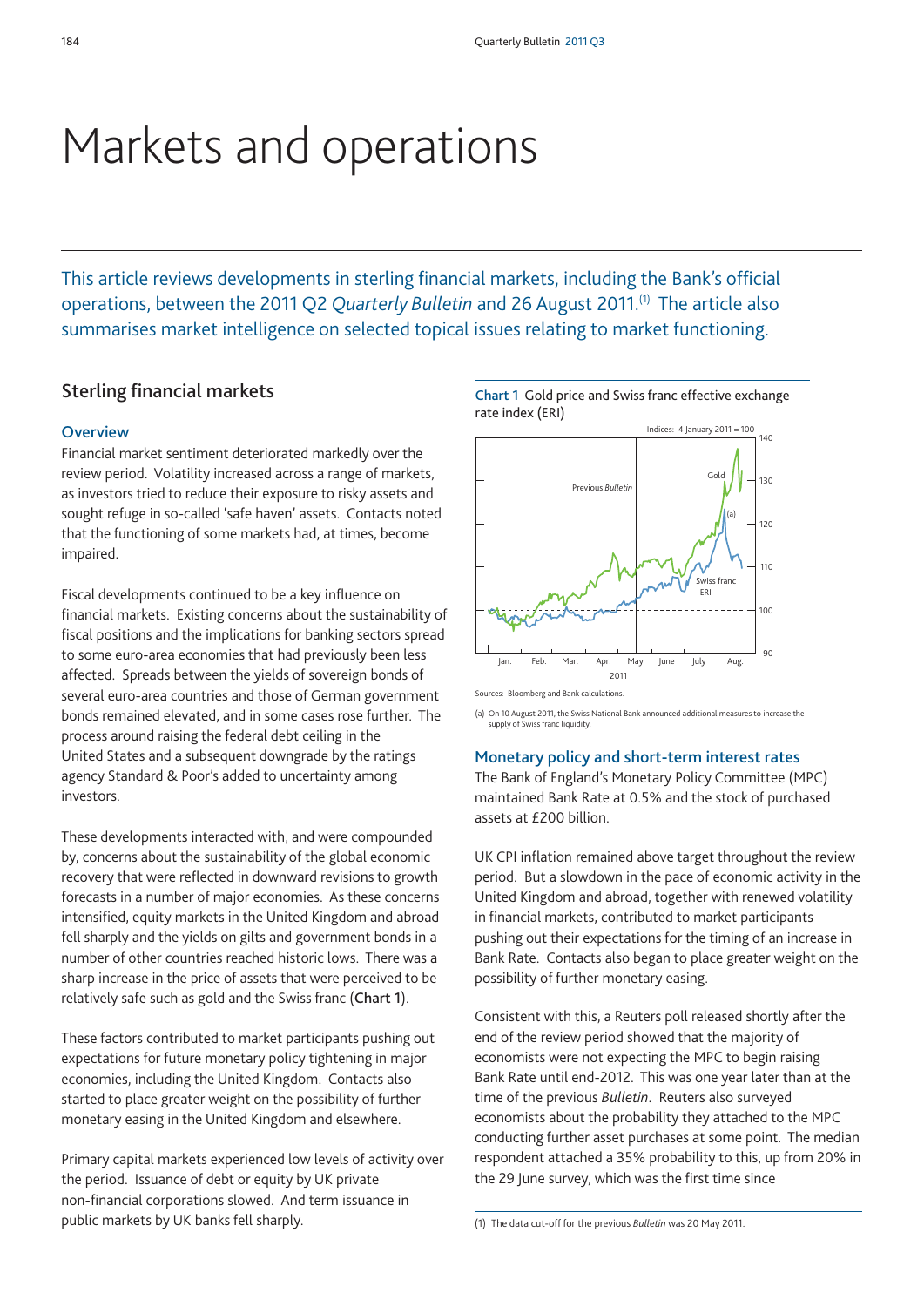February 2011 that Reuters had asked about the prospects for further asset purchases.

Against this backdrop, forward sterling overnight index swap (OIS) rates fell at all maturities (**Chart 2**). According to this measure, by the end of the review period market participants had pushed out their expectations of a 25 basis point increase in Bank Rate by the MPC until the second half of 2013, about a year and a half later than at the time of the previous *Bulletin*.





(a) Instantaneous forward rates derived from the Bank's overnight index swap (OIS) curves.

Shorter-term forward sterling OIS rates were at times below Bank Rate in August. Some contacts thought this reflected an increased, though still small, probability of a reduction in sterling overnight interest rates as a result of further monetary easing. But the majority of market participants thought these movements were amplified by reduced liquidity in markets over the summer.

Market participants also pushed out their expectations of monetary policy tightening elsewhere. The European Central Bank (ECB) raised its main policy rate by 25 basis points to 1.5% in July. Forward euro OIS rates ended the period lower, however. This might partly reflect market participants revising their expectations about further policy tightening by the ECB following the intensification of concerns about the global economic outlook and sustainability of fiscal positions in several euro-area countries. Forward euro OIS rates may also have been affected by changes in the ECB's liquidity provision. The ECB conducted a supplementary long-term repo operation with a maturity of approximately six months in August — the first since May 2010. Contacts thought that the provision of additional liquidity in excess of that necessary for banks to meet their reserves targets might keep overnight money market rates below the ECB's main policy rate.

In the United States, the Federal Open Market Committee (FOMC) completed its planned \$600 billion asset purchase programme. At its August meeting, the FOMC stated that it anticipated that economic conditions were likely to warrant exceptionally low levels for the federal funds rate at least through mid-2013. It also said that it discussed the range of policy tools available to promote a stronger economic recovery in a context of price stability. Forward US dollar OIS rates fell at all maturities (**Chart 2**) and contacts began to attach a greater probability to the FOMC conducting further asset purchases in the future.

#### **Long-term interest rates**

A reappraisal of global growth prospects led to a fall in long-term government bond yields in the major developed economies. Ten-year nominal gilt yields fell by around 80 basis points over the review period (**Chart 3**) to historically low levels.





(a) Spot interest rates derived from the Bank's government liability curves. (b) Derived from government bonds issued by France and Germany.

Part of this fall in longer-term gilt yields reflected lower policy rate expectations in the near term, which has lowered shorter-term interest rates (**Chart 4**). But nominal interest rates also fell at longer horizons, which should be less affected by current cyclical developments (**Chart 4**). The fall in one such measure — five-year nominal interest rates, five years forward — was largely accounted for by a fall in forward real interest rates (**Chart 5**). This might suggest that market participants revised down their views on the longer-term growth potential of major developed economies.

Contacts said a 'flight to liquidity' also contributed towards the decline in gilt yields. This might suggest that investors were more willing to forego returns in order to hold gilts and other highly rated government bonds rather than less liquid bonds at a time when concerns about debt sustainability in some euro-area countries had intensified. This intensification occurred despite the announcement by the heads of state or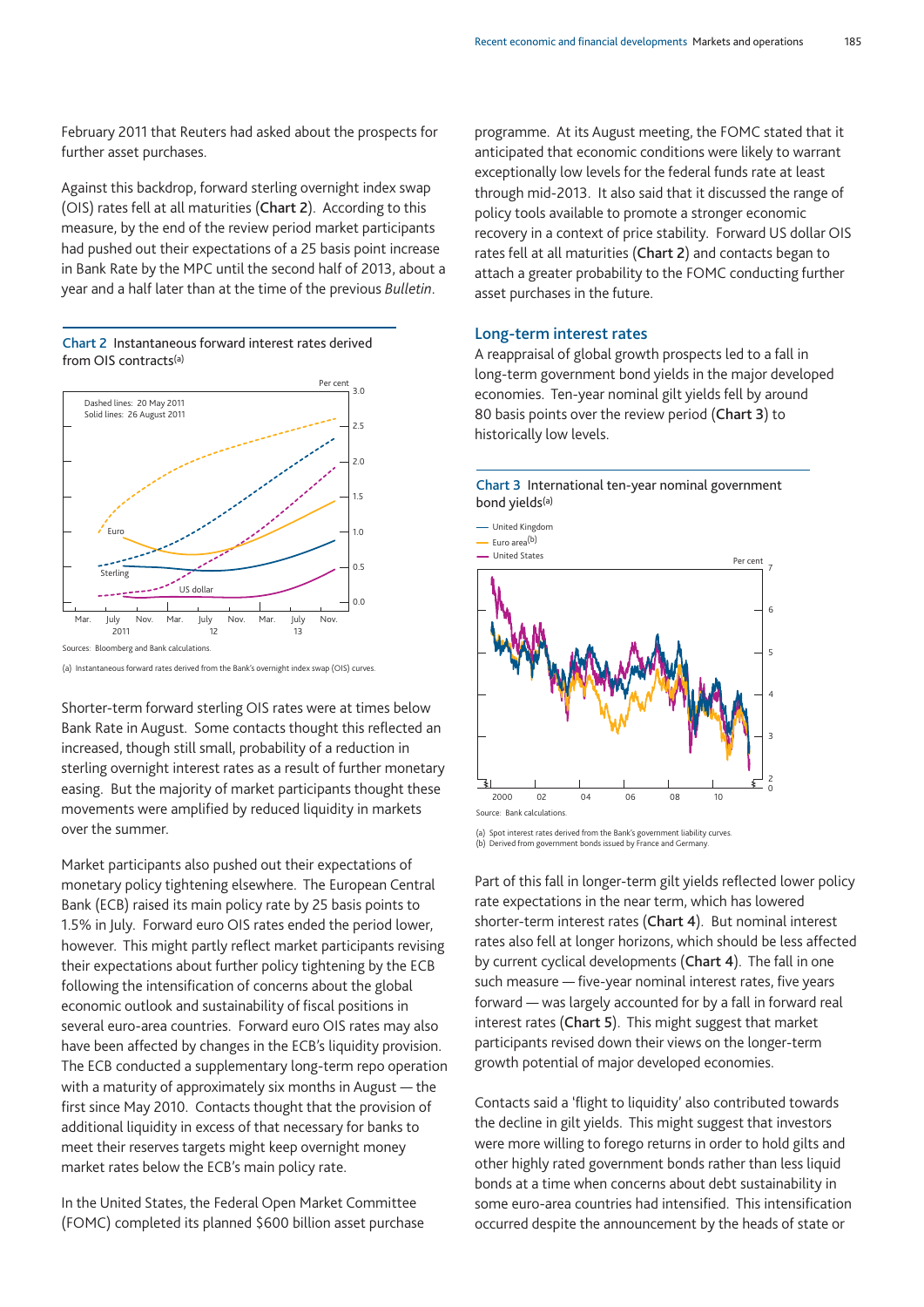

**Chart 4** International five-year nominal government bond yields(a)

(a) Spot and forward interest rates derived from the Bank's government liability curves. (b) Derived from government bonds issued by France and Germany.





Source: Bank calculations.

(a) Forward interest rates derived from the Bank's government liability and inflation swap curves. (b) Derived from government bonds issued by France and Germany.

government of the euro area and EU institutions on 21 July of an additional support package for Greece, and measures to enhance the European Financial Stability Facility and the European Stability Mechanism.

Existing concerns about the sustainability of fiscal positions and the implications of these for banking sectors spread to some euro-area economies that had previously been less affected. Yields of Italian and Spanish ten-year government bonds rose to over 6%, and their spreads to German government bonds of similar maturity rose sharply (**Chart 6**). The spread between French and German government bond yields also widened over the period. These moves were mirrored in sovereign credit default swap (CDS) premia, which in some cases exceeded the increase in government bond

spreads. Towards the end of the period, the ECB expanded its purchases of government bonds under its Securities Markets Programme with contacts reporting purchases of Italian and Spanish government bonds. Subsequently, Spanish and Italian government bond yields fell, and spreads to German government bond yields narrowed.

**Chart 6** Selected European ten-year government bond spreads(a)



Sources: Bloomberg and Bank calculations.

(a) Spreads over ten-year German government bond yields.

The process around raising the federal debt ceiling in the United States and a subsequent downgrade by the ratings agency Standard & Poor's to AA+ added to uncertainty among investors.

#### **Bank funding markets**

Debt issuance by major UK lenders in public term funding markets fell sharply over the review period (**Chart 7**). Contacts mainly attributed this change in primary market conditions to the increasing concern about the implications for banks of sovereign default risks in the euro area. UK banks have modest direct exposures to the sovereign debt of the most vulnerable countries in the euro area, but have larger exposures to real-economy lending in those countries and indirect exposures through their links with other major banking systems. Contacts thought that these concerns overshadowed the bank stress-test results published in July by the European Banking Authority.

While public term funding markets had largely closed over the review period, private issuance in June and July had increased above its monthly average earlier in the year according to contacts. Moreover, UK banks have reportedly remained active in private markets in August. Contacts thought this reflected the bespoke nature of the private market, where terms of the deals are tailored to match the preferences of investors. Also, investors in the private market tended to be hold-to-maturity investors and less affected by market volatility.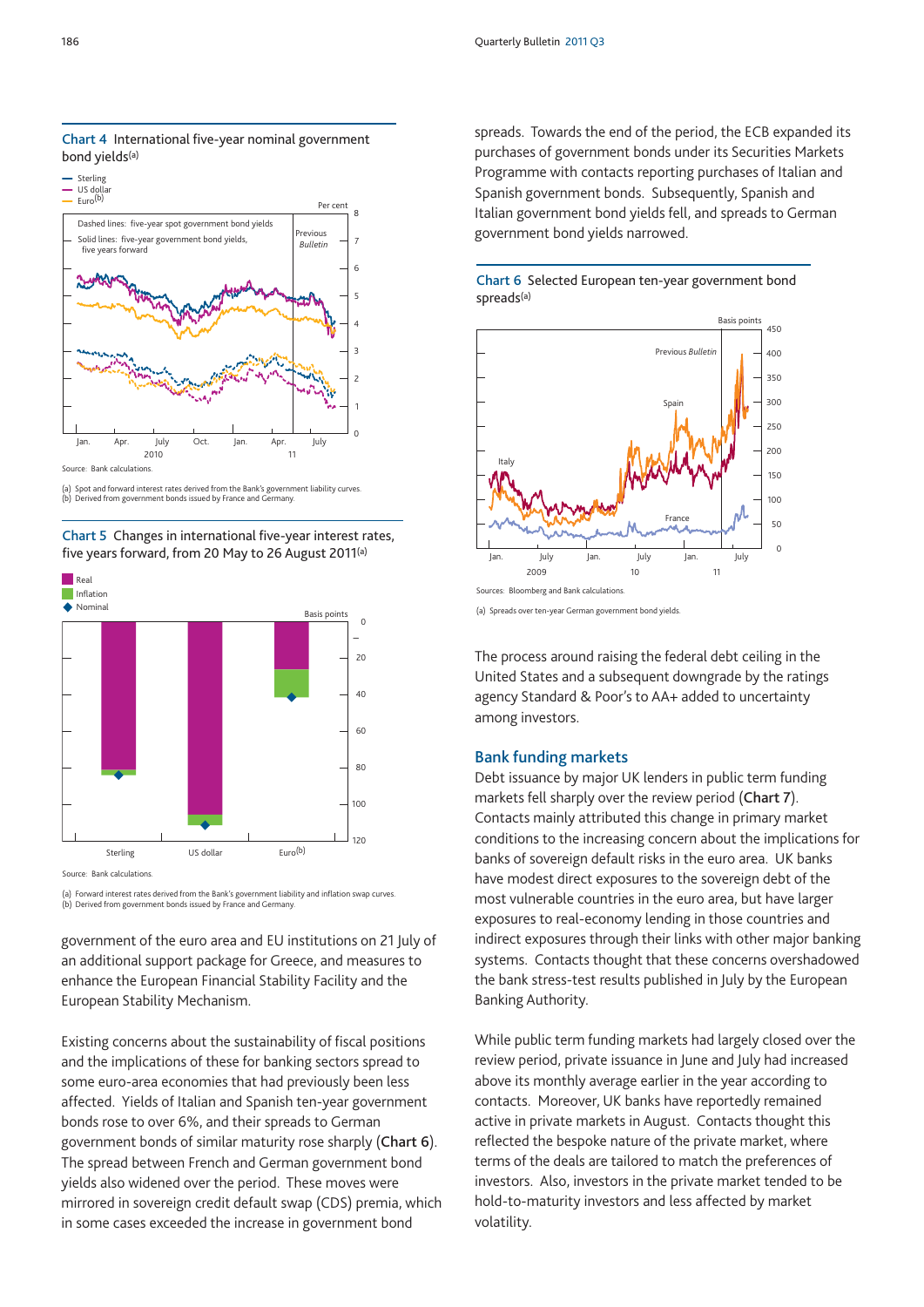

#### **Chart 7** Term issuance by the major UK lenders in public markets(a)

(a) Includes debt issued by Banco Santander, Bank of Ireland, Barclays, Co-operative Financial Services, HSBC, Lloyds Banking Group, National Australia Bank, Nationwide, Northern Rock and RBS. Term issuance refers here to securities with an original contractual maturity or<br>earliest call date of at least 18 months. It includes subordinated lower Tier 2 and Tier 3<br>capital instruments with debt features.

(b) Senior debt issued under HM Treasury's Credit Guarantee Scheme.

(c) Medium-term notes. (d) Asset-backed securities.

(e) Commercial mortgage-backed securities. (f) Residential mortgage-backed securities. (g) Data are up to 26 August 2011.

Banks continued to reduce their use of the Bank's Special Liquidity Scheme (SLS) and the results from the Bank's indexed long-term repo (ILTR) operations suggested little change in banks' demand for sterling liquidity from the Bank (see box on pages 188–90).

Contacts were, however, increasingly concerned that the persistence or intensification of worries surrounding the fiscal positions of some euro-area member countries could threaten the reopening of public term funding markets in September, traditionally a month of strong issuance. A prolonged closure of the market could make it harder for banks to improve the resilience of their balance sheets without reducing lending further to the real economy. After the end of the review period there has been some public issuance of covered bonds by UK banks.

Major UK banks' CDS premia, one indicator of longer-term wholesale funding costs, rose markedly over the review period. On average they reached levels last seen in Spring 2009. CDS premia of continental European banks, on average, reached their highest level on record (**Chart 8**).

Alongside the increase in long-term wholesale funding costs for UK banks, the spread of short-term interbank borrowing rates relative to OIS rates rose slightly for sterling (**Chart 9**). The spread rose more sharply for euro, largely reflecting the fall in OIS rates. Contacts thought that the increase in the

#### **Chart 8** Selected international banks' CDS premia(a)





(a) Unweighted averages of five-year, senior CDS prices. (b) Average of BBVA, BNP Paribas, Crédit Agricole, Credit Suisse, Deutsche Bank, Santander,

Société Générale, UBS and UniCredit.

(c) Average of Bank of America, Citi, Goldman Sachs, JPMorgan Chase & Co. and Morgan Stanley. (d) Average of Barclays, HSBC, Lloyds Banking Group, RBS and Standard Chartered.





Sources: Bloomberg, British Bankers' Association and Bank calcu

(a) Three-month Libor-OIS spreads derived from Libor fixings and OIS rates.

(b) Forward spreads derived using data as at 26 August. The squares are implied forward spreads using forward Libors derived from forward rate agreements, and forward OIS rates derived from spot OIS contracts.

Libor-OIS spread reflected broader funding stresses felt by some euro-area banks.

Forward spreads implied by derivatives settling on Libor were consistent with market participants anticipating that short-term bank funding costs might remain elevated in the months ahead (**Chart 9**). Spot and forward Libor-OIS spreads remained, however, well below the levels reached in late 2008.

Contacts noted that the increase in short-term bank funding costs was accompanied by a further shortening of the maturities at which money market funds (MMFs) were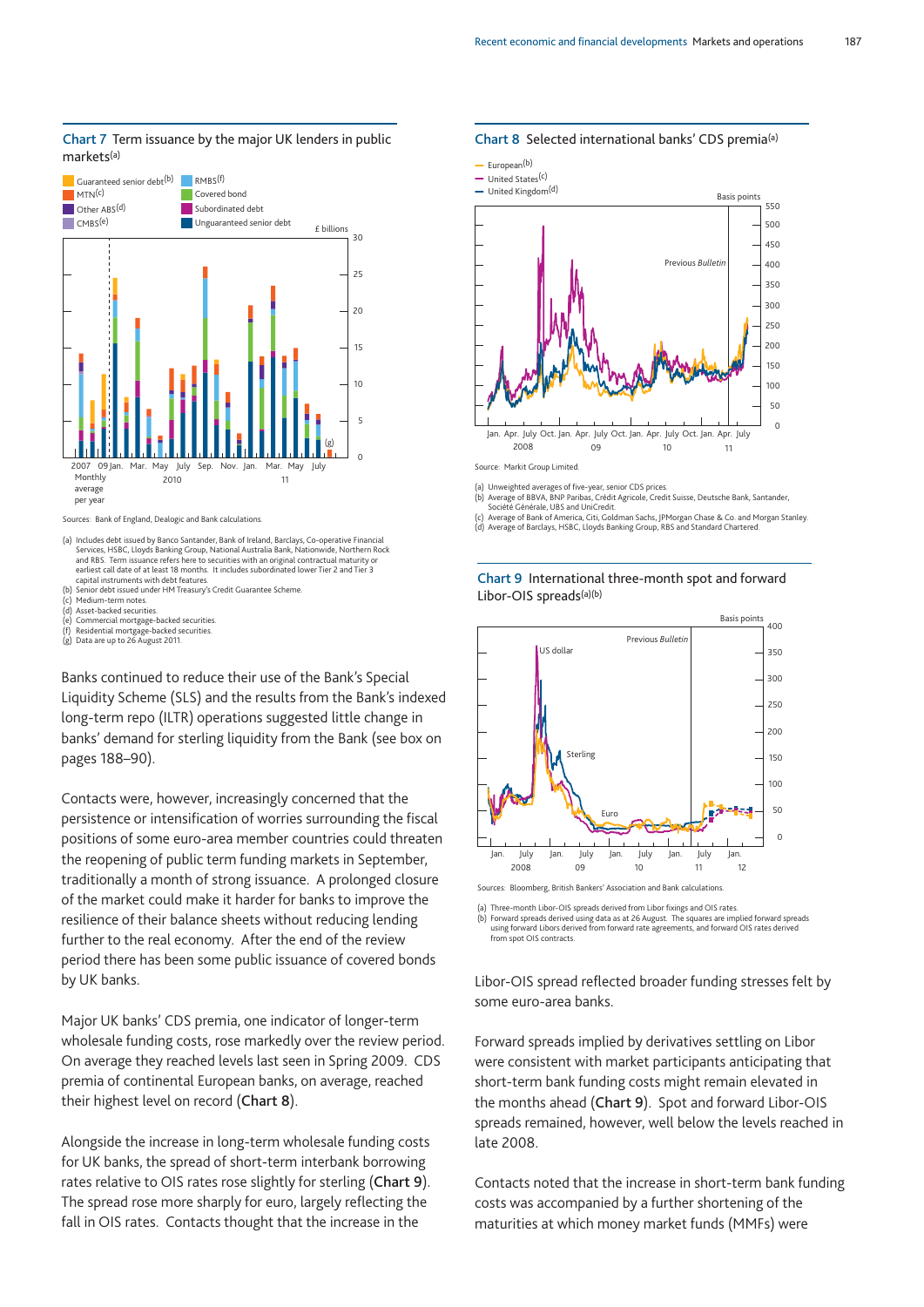# **Operations within the sterling monetary framework and other market operations**

Over the review period, the level of reserves held by commercial banks at the Bank continued to be determined by (i) the stock of reserves injected via asset purchases, (ii) the level of reserves supplied by long-term repo open market operations (OMOs), and (iii) the net impact of other sterling ('autonomous factor') flows across the Bank's balance sheet. The box on pages 192–93 provides more detail on the Asset Purchase Facility (APF). This box describes the Bank's operations within the sterling monetary framework over the review period, and other market operations.

#### **Operational Standing Facilities**

Average daily use of the Operational Standing Lending Facility was £3 million in the June maintenance period and £13 million in the July maintenance period. The facility had not previously been used since the March 2009 maintenance period. Usage in June and July was consistent with the facility's purpose of keeping market rates in line with Bank Rate by providing a means for banks to manage unexpected frictional payment shocks which might arise.(1)

Since 5 March 2009, the rate paid on the Operational Standing Deposit Facility has been zero, while all reserves account balances have been remunerated at Bank Rate. Reflecting this, average use of the deposit facility was £0 million in each of the maintenance periods under review.

#### **Indexed long-term repo OMOs**

As part of its provision of liquidity insurance to the banking system, the Bank conducts indexed long-term repo (ILTR) operations. The Bank offers reserves via ILTRs once each calendar month; typically, the Bank will conduct two operations with a three-month maturity and one operation with a six-month maturity in each calendar quarter. Participants are able to borrow against two different sets of collateral. One set corresponds with securities eligible in the Bank's short-term repo operations ('narrow collateral'), and the other set contains a broader class of high-quality debt securities that, in the Bank's judgement, trade in liquid markets ('wider collateral').

The Bank offered £5 billion via three-month ILTR operations on both 14 June and 12 July, and £2.5 billion via a six-month operation on 16 August (**Table 1**).

The stop-out spread — the difference between clearing spreads for wider and narrow collateral — is an indicator of potential stresses in the market. In the June and July three-month operations, this spread reached successive lows of 15 and 12 basis points, continuing a trend since March (**Chart A**). The June operation also had a lower participation

#### **Table 1** Indexed long-term repo operations

|                                                    | Total | Collateral set summary |       |  |
|----------------------------------------------------|-------|------------------------|-------|--|
|                                                    |       | Narrow                 | Wider |  |
| 14 June 2011 (three-month maturity)                |       |                        |       |  |
| On offer (£ millions)                              | 5,000 |                        |       |  |
| Total bids received ( $f$ millions) <sup>(a)</sup> | 3,100 | 2,450                  | 650   |  |
| Amount allocated (£ millions)                      | 3,050 | 2,450                  | 600   |  |
| Cover                                              | 0.62  | 0.49                   | 0.13  |  |
| Clearing spread above Bank Rate (basis points)     |       | $\Omega$               | 15    |  |
| Stop-out spread (basis points) <sup>(b)</sup>      | 15    |                        |       |  |
| 12 July 2011 (three-month maturity)                |       |                        |       |  |
| On offer (£ millions)                              | 5,000 |                        |       |  |
| Total bids received (£ millions) <sup>(a)</sup>    | 5,610 | 5,365                  | 245   |  |
| Amount allocated (£ millions)                      | 5,000 | 4,755                  | 245   |  |
| Cover                                              | 1.12  | 1.07                   | 0.05  |  |
| Clearing spread above Bank Rate (basis points)     |       | $\Omega$               | 12    |  |
| Stop-out spread (basis points)(b)                  | 12    |                        |       |  |
| 16 August 2011 (six-month maturity)                |       |                        |       |  |
| On offer (£ millions)                              | 2,500 |                        |       |  |
| Total bids received $(f$ millions) <sup>(a)</sup>  | 4,081 | 2,445                  | 1,636 |  |
| Amount allocated (£ millions)                      | 2,500 | 1,894                  | 606   |  |
| Cover                                              | 1.63  | 0.98                   | 0.65  |  |
| Clearing spread above Bank Rate (basis points)     |       | $\Omega$               | 53    |  |
| Stop-out spread (basis points) <sup>(b)</sup>      | 53    |                        |       |  |

(a) Due to the treatment of paired bids, the sum of bids received by collateral set may not equal total bids

received. (b) Difference between clearing spreads for wider and narrow collateral.

than any operation to date, with a cover ratio of 0.62, while the proportion of three-month funds allocated to wider collateral reached a new low in July of 4.9%, slightly lower than in the previous quarter, possibly suggesting that demand for funding, especially against wider collateral, had not increased.

#### **Chart A** ILTR allocation and clearing spreads

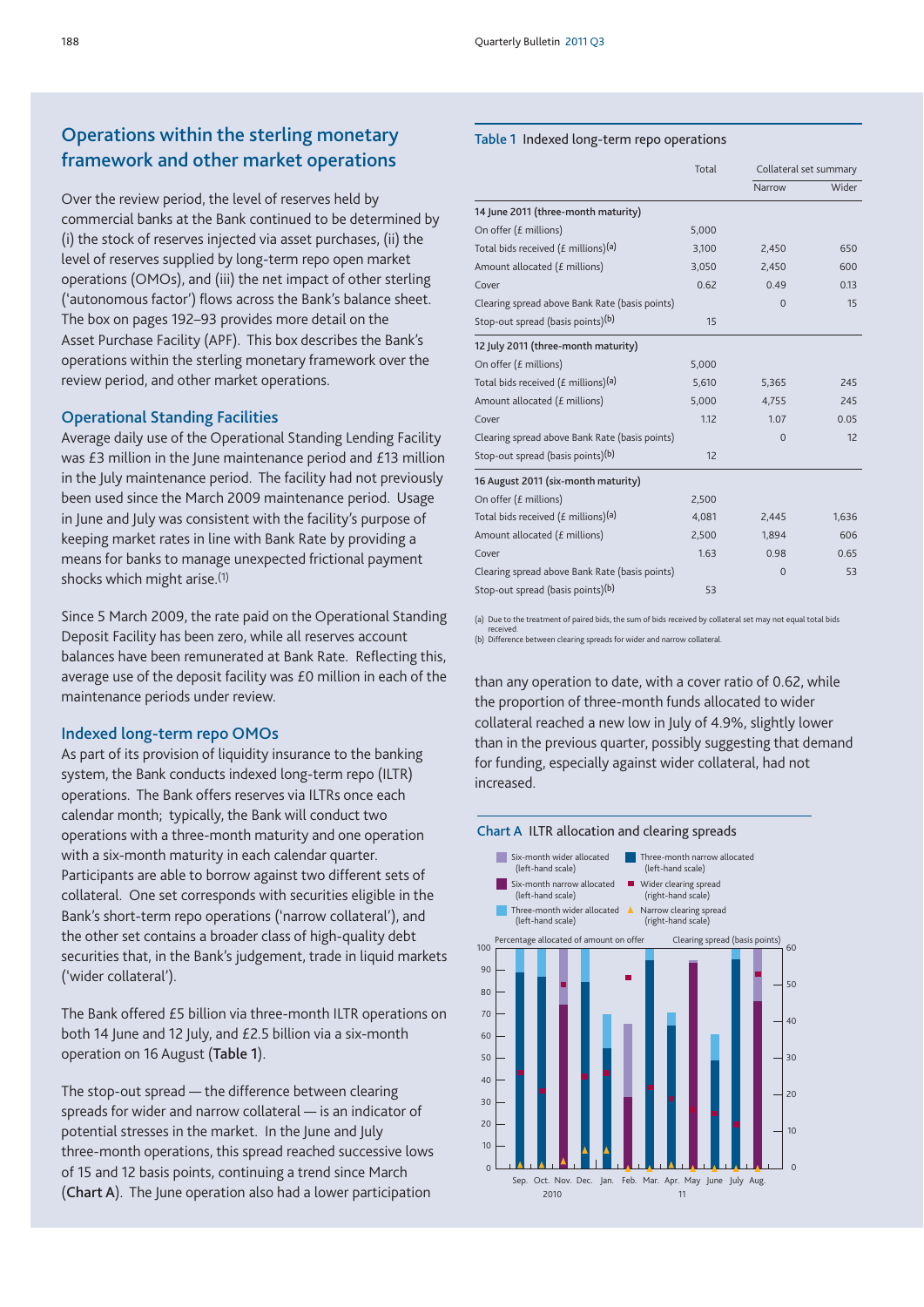In contrast, the six-month operation in August recorded both the highest cover since November 2010, and the highest stop-out spread to date, at 53 basis points. Contacts did not attribute this to market stress at the time of the operation.

Reserves provided via ILTRs in June, July and August more than offset the maturity of the previous ILTR operations. Consequently, the stock of liquidity provided through longer-term operations increased a little.

The Bank has recently moved to allocating on — or close to its relative supply schedule, instead of at the lowest accepted bid spread.(2)

#### **Discount Window Facility**

The Discount Window Facility (DWF) provides liquidity insurance to the banking system by allowing eligible banks to borrow gilts against a wide range of collateral. On 5 July 2011, the Bank announced that the average daily amount outstanding in the 30-day DWF between 1 January and 31 March 2011 was £0 million. The Bank also announced that the average daily amount outstanding in the 364-day DWF between 1 January and 31 March 2010 was £0 million.

#### **Eligible collateral in the Bank's operations**

On 1 July 2011, the Bank introduced two changes to the eligibility criteria for collateral accepted in its operations. First, the Bank introduced changes to eligibility criteria for sovereign, central bank and supranational debt taken as narrow and wider collateral in its operations on 1 July 2011. This had initially been announced on 11 February 2011.

Second, an amendment requiring transaction documentation to be made available online for asset-backed securities and covered bonds accepted as collateral under the DWF and ILTR came into force on 1 July 2011. This had been initially announced on 30 November 2010.(3)

# **Other operations**

#### Special Liquidity Scheme

The Special Liquidity Scheme (SLS) was introduced in April 2008 to improve the liquidity position of the banking system by allowing banks and building societies, for a limited period, to swap their high-quality mortgage-backed and other securities for UK Treasury bills for up to three years. The Scheme was designed to finance part of the overhang of illiquid assets on banks' balance sheets by exchanging them temporarily for more easily tradable assets.

When the drawdown period for the SLS closed at the end of January 2009, £185 billion of UK Treasury bills had been lent under the SLS. In order to prevent a refinancing 'cliff', the Bank held bilateral discussions with all users of the Scheme to ensure that there were funding plans in place to reduce their use of the Scheme in a smooth fashion. The impact of these

expected repayment plans are shown in aggregate in **Chart B**, along with the repayment profile based on counterparties' contractual repayment obligations, and the profile of actual repayments to date. Despite difficult market conditions, participants continued to make repayments over the quarter: by end-August 2011, £168 billion had been repaid, compared with £148 billion at end-May 2011.





## US dollar repo operations

From 11 May 2010 the Bank reintroduced weekly fixed-rate tenders with a seven-day maturity to offer US dollar liquidity, in co-ordination with other central banks, in response to renewed strains in the short-term funding market for US dollars at the time. This was subsequently extended to 1 August 2011. On 29 June 2011, the Bank announced a further extension of its temporary swap line with the Federal Reserve to 1 August 2012. As of 26 August 2011, there had been no use of the Bank's facility.

#### Euro swap agreement

On 25 August 2011, the ECB and the Bank announced an extension of their sterling-euro liquidity swap arrangement to 28 September 2012. This facility was initially established on 17 December 2010. Under the agreement, if requested, the Bank of England will provide the ECB with sterling in exchange for euro up to a limit of £10 billion.

#### **Bank of England balance sheet: capital portfolio**

The Bank holds an investment portfolio that is approximately the same size as its capital and reserves (net of equity holdings, for example in the Bank for International Settlements, and the Bank's physical assets) and aggregate cash ratio deposits. The portfolio consists of sterling-denominated securities. Securities purchased by the Bank for this portfolio are normally held to maturity; nevertheless sales may be made from time to time, reflecting for example, risk management, liquidity management or changes in investment policy.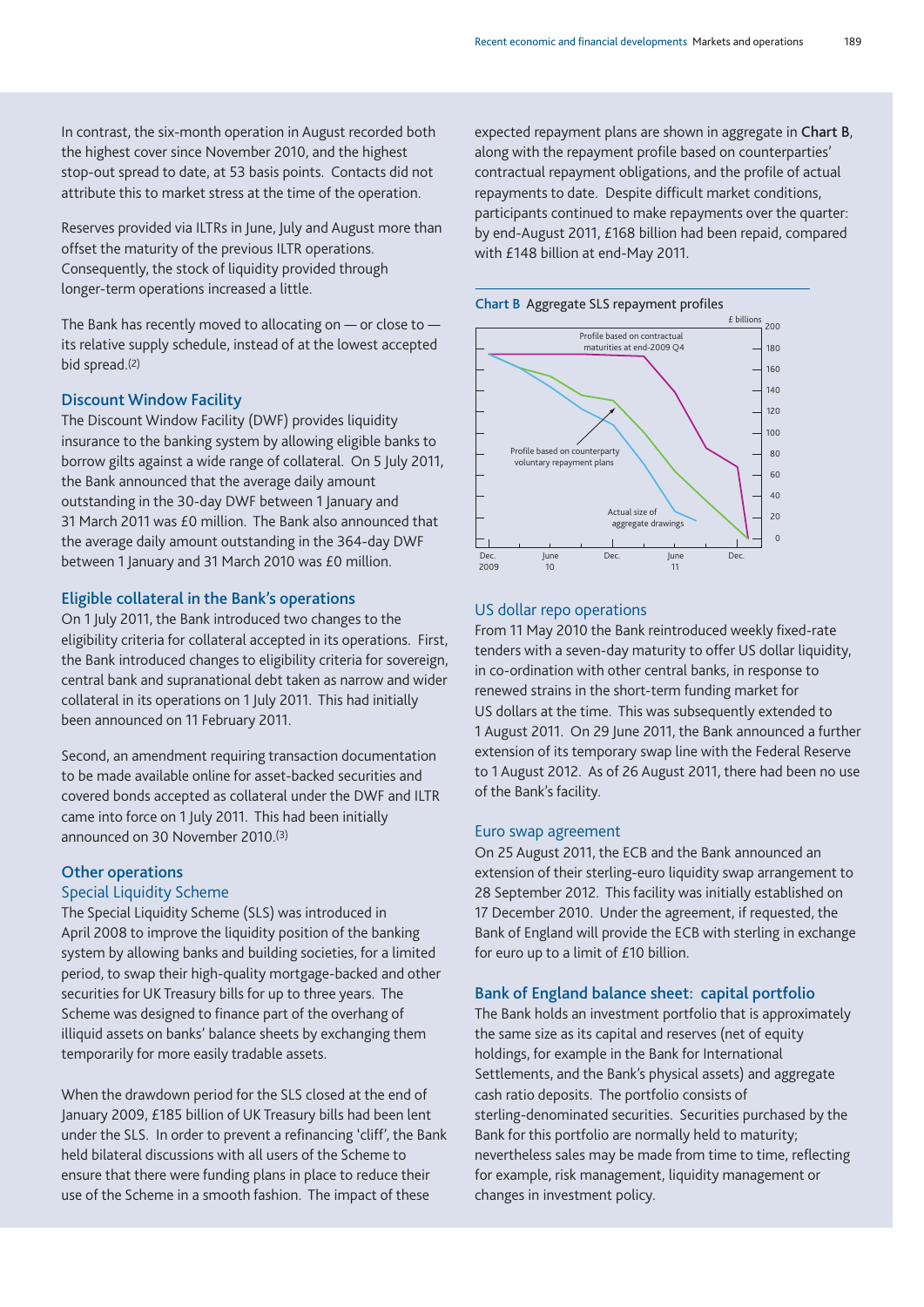The portfolio currently includes around £3.3 billion of gilts and £0.5 billion of other debt securities. Over the period from 21 May 2011 to 26 August 2011, gilt purchases were made in accordance with the quarterly announcements on 1 April 2011 and 1 July 2011.

prepared to lend to banks. In addition, the largest US prime MMFs reduced their exposures to euro-area banks during the review period; these moves reflected both an overall fall in their assets under management and in the relative weight of European banks in their portfolios.

Signs of stress were also observed in the cross-currency funding markets. The difference between the cost of raising US dollar funding by borrowing in euro and swapping via the foreign exchange market and the cost of direct US dollar borrowing rose markedly (**Chart 10**). The spread remained well below levels in late 2008, which contacts thought might reflect both a reduced need for dollar funding by euro-area banks as some of their dollar assets have matured or been sold, and the existence of central bank dollar swap facilities. Contacts noted the recent usage of the US dollar repo operations offered by the Swiss National Bank (SNB) and the ECB, albeit that usage was small compared to 2008. The cost of US dollar funding via sterling was little changed.

**Chart 10** Spread of foreign exchange implied cost of three-month US dollar funding over US dollar Libor(a)



Sources: British Bankers' Association, Reuters and Bank calculation

(a) Spread of three-month US dollar Libor implied from foreign exchange forwards over actual<br>three-month US dollar Libor. For more details on the construction of these measures see three-month US dollar Libor. For more details on the co *Bank of England Quarterly Bulletin*, Vol. 48, No. 2, page 134, Chart 26 and *BIS Quarterly Review*, March 2008, pages 73–86.

#### **Corporate capital markets**

Global equity prices fell sharply from mid-July (**Chart 11**). In the United Kingdom, the FTSE All-Share index fell by 10% in the first week of August and ended the review period 14% lower. Equity prices fell across a range of sectors, but the falls in financials were particularly large.

- (1) For more information on the facility, see Part 2 of the Bank's *Red Book* at www.bankofengland.co.uk/markets/money/index.htm.
- (2) For further discussion of this issue, see the speech by Paul Fisher, 'Recent developments in the sterling monetary framework', 30 March 2011, available at www.bankofengland.co.uk/publications/speeches/2011/speech487.pdf. (3) Further details are available at
- www.bankofengland.co.uk/markets/money/notices.htm.

#### **Chart 11** International equity indices(a)(b)



(a) Indices are quoted in domestic currency terms, except for the MSCI Emerging Markets index,

quoted in domestic cui<br>oted in US dollar terms. (b) The MSCI Emerging Markets index is a capitalisation-weighted index that tracks the performance of stocks in emerging markets.

According to contacts, these falls predominantly reflected two factors. First, deteriorating financial market sentiment led investors to reduce their exposure to markets where returns were perceived to be more uncertain — such as equity markets — and invest instead in assets that were seen to generate relatively safe returns.

Second, the perceived deterioration in the strength of the global recovery led investors to reassess the outlook for corporate earnings. For example, the Bank of America/Merrill Lynch Fund Manager survey for August reported that the net balance of respondents expecting the global profit outlook to improve over the next twelve months had fallen to -30%, from +9% in May.

The declines in equity prices were accompanied by a marked rise in option-implied volatility, a forward-looking measure of uncertainty (**Chart 12**). Contacts attributed this in part to the relatively illiquid conditions that prevailed in equity derivatives markets as widening bid-offer spreads discouraged participation.

Perhaps consistent with a re-evaluation of corporate earnings prospects, the spread of corporate bond yields over government bonds rose sharply over the review period. This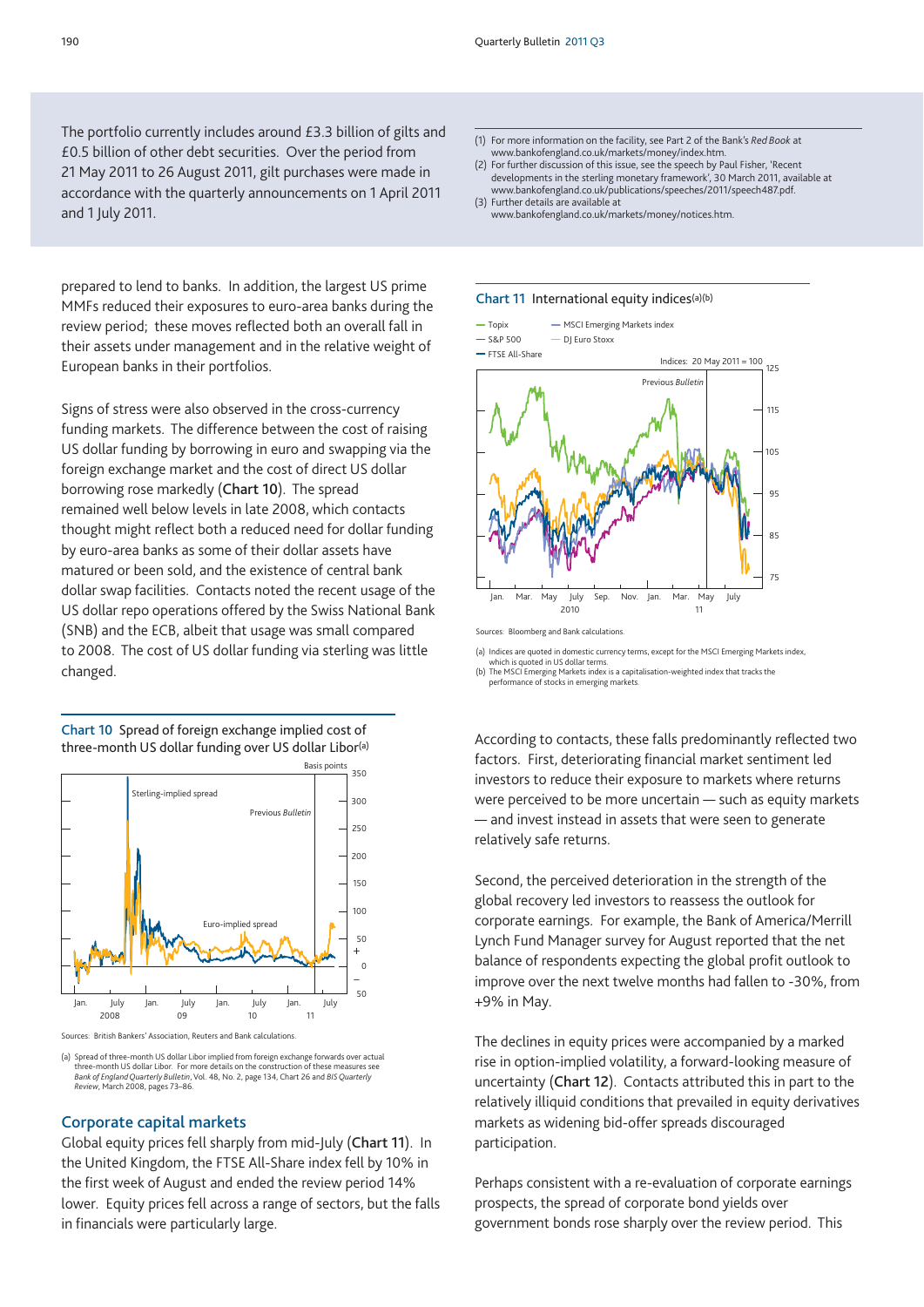

#### **Chart 12** Six-month option-implied volatility for international equity indices



was particularly noticeable for non-investment grade bonds, which contacts attributed to an investor preference for assets considered safest (**Chart 13**). The increase in corporate bond spreads also coincided with increased activity in purchase auctions of the Bank's Corporate Bond Secondary Market Scheme (see box on pages 192–93 for further detail).



Previous *Bulletin*  US dollar - Euro  $S$ terling  $\Omega$  $100$ 200 300 400 500 600 700 800 900 1,000 1,100 Basis points Non-investment grade Investment grade Jan. May Sep. Jan. May 2010 11 Sources: Bank of America/Merrill Lynch and Bank calculations.

(a) Option-adjusted spreads over government bond yields.

(b) Dashed lines: 1997–2007 averages for investment-grade bonds and 1998–2007 averages for non-investment grade bonds.

Despite the rise in spreads, investment-grade non-financial corporate bond yields ended the review period lower, reflecting the falls in yields on government bonds. In contrast, yields on non-investment grade corporate bonds rose (**Chart 14**).

Turning to primary markets, bond issuance by UK private non-financial corporations (PNFCs) slowed (**Chart 15**).

**Chart 14** International non-investment grade and investment-grade, non-financial corporate bond yields<sup>(a)</sup>



Sources: Bank of America/Merrill Lynch and Bank calculations.

(a) Dashed lines: 1997–2007 averages for investment-grade bonds and 1998–2007 averages for non-investment grade bonds.

Contacts in part attributed this to the challenging conditions in secondary markets, although issuance is typically lower during the summer. Reflecting the strong start to the year, cumulative gross issuance in 2011 to date was still above its average between 2003 and 2008. But more recently, contacts raised concerns that weak issuance might persist until the macroeconomic outlook was clearer.

#### **Chart 15** Cumulative gross bond issuance by UK PNFCs(a)(b)



(a) Includes medium-term notes. (b) Includes data up to 26 August 2011.

The slowdown in corporate bond issuance was accompanied by ongoing negative net equity issuance in June and July as gross equity issuance remained weak and share buyback activity increased (**Chart 16**). There had been few initial public offerings in recent months, which contacts attributed to concerns that investors would be unwilling to partake during volatile secondary market conditions. Contacts also suggested other factors such as some substitution into private equity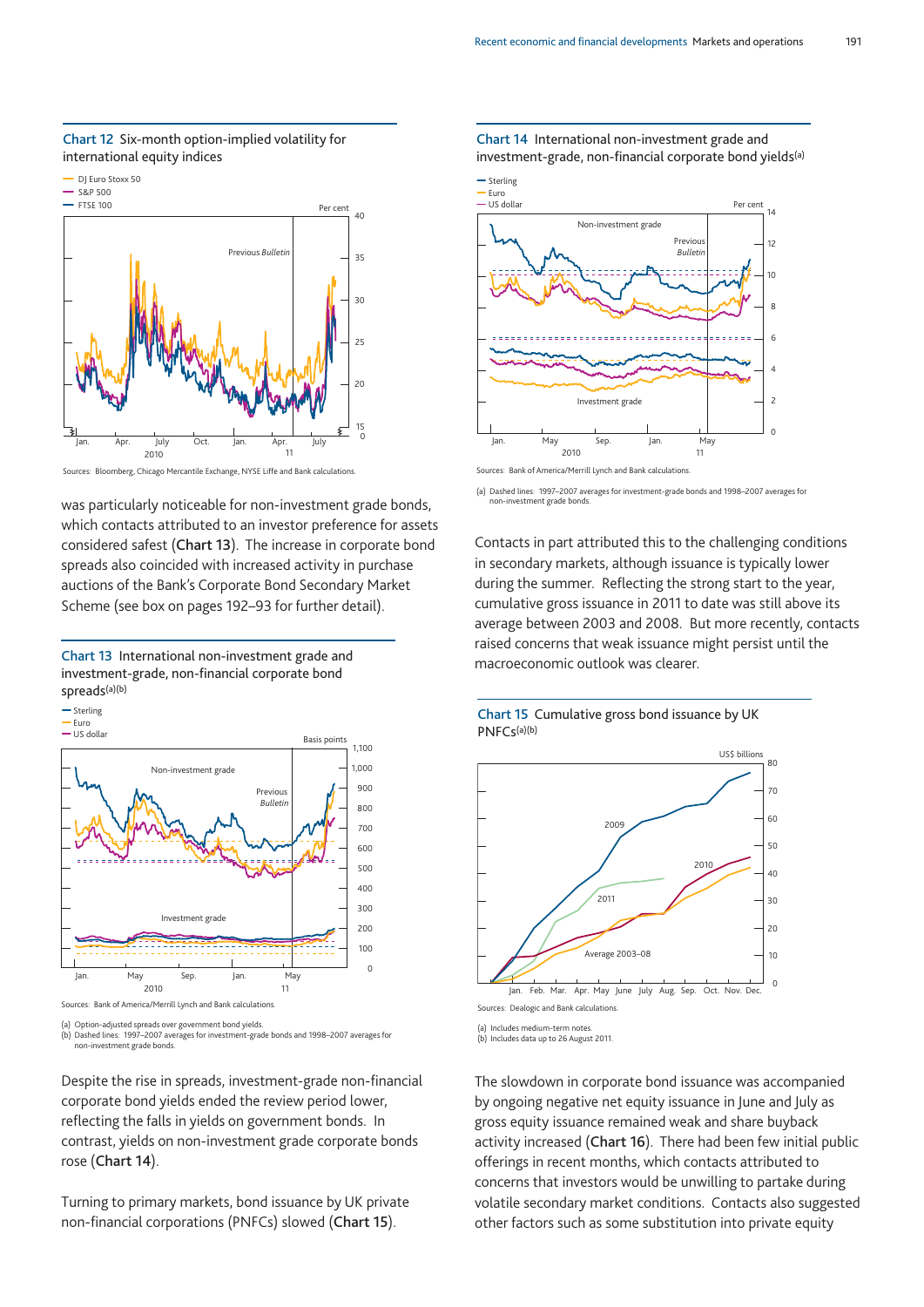# **Asset purchases**(1)

The Bank did not undertake any Asset Purchase Facility (APF) gilt purchases over the review period. As a result, the stock of gilts held by the APF in terms of the amount paid to sellers remained at £198.3 billion.(2)

Purchases of high-quality private sector assets financed by the issuance of Treasury bills and the Debt Management Office's (DMO's) cash management operations continued, in line with the arrangements announced on 29 January 2009.(3)

**Table 1** summarises operations under the APF over the review period by type of asset.

#### **Corporate bonds**

The Bank continued to offer to purchase and sell corporate bonds via the Corporate Bond Secondary Market Scheme. The Scheme continues to serve a useful role as a backstop, particularly during periods of market uncertainty.

Over the review period, activity in the Bank's auctions continued to be driven by broader market conditions. Sales of corporate bonds continued in June, following the pattern observed in the previous *Bulletin*, while purchases fell. But through July and August the Bank was a small net buyer of bonds. As of 25 August 2011 the Bank's portfolio totalled

£1,115 million, compared to £1,153 million at the end of the previous review period. Market contacts suggested that this pattern of usage of the Scheme reflected its role as a backstop, given the deterioration of market sentiment over the review period.

#### **Commercial paper**

The Bank continued to offer to purchase sterling-denominated investment-grade commercial paper (CP) issued by companies that make a material contribution to UK economic activity. On 15 November 2010, the Bank provided twelve months' notice of its intention to withdraw this scheme, reflecting a sustained improvement in the sterling commercial paper market.

Average spreads on sterling-denominated CP over the review period were broadly stable and remain well below the levels seen in early 2009. Usage of the APF Commercial Paper Facility remained at £0 million over the period.

#### **Secured commercial paper facility**

paper **Sales** Sales Controller Controller Purchases Sales Sales Sales Sales Sales

The Bank continued to offer to purchase secured commercial paper (SCP) backed by underlying assets that are short term and provide credit to companies or consumers that support economic activity in the United Kingdom.(4) The Bank announced on 15 November 2010 that it had made a

| 19 May 2011 <sup>(c)(d)</sup> | $\mathbf{0}$ | 30       | 198,275      |              | 1,153 |                | 199,458        |
|-------------------------------|--------------|----------|--------------|--------------|-------|----------------|----------------|
| 26 May 2011                   | $\Omega$     | $\Omega$ | $\mathbf{0}$ | 3            |       | 29             | $-26$          |
| 2 June 2011                   | $\Omega$     |          | $\Omega$     | $\mathbf{0}$ |       | 4              | $-4$           |
| 9 June 2011                   | 0            |          | $\Omega$     | $\mathbf{0}$ |       |                | $-5$           |
| 16 June 2011                  | $\Omega$     |          | $\Omega$     | 8            |       |                | $\epsilon$     |
| 23 June 2011                  | $\Omega$     | 30       | $\Omega$     | $\Omega$     |       | 0              | 3 <sup>c</sup> |
| 30 June 2011                  | $\Omega$     | $\Omega$ | $\mathbf{0}$ | $\Omega$     |       | $\Omega$       |                |
| 7 July 2011                   | U            |          | $\Omega$     |              |       | 14             | $-12$          |
| 14 July 2011                  | 0            |          | $\Omega$     | $\mathbf{0}$ |       | $\mathbf{0}$   |                |
| 21 July 2011                  | $\Omega$     | 30       | $\Omega$     | $\Omega$     |       | $\Omega$       | 3 <sub>C</sub> |
| 28 July 2011                  |              |          | $\Omega$     | $\Omega$     |       |                | $-\tilde{c}$   |
| 4 August 2011                 | $\Omega$     |          | $\mathbf{0}$ | $\mathbf{0}$ |       | 10             | $-10$          |
| 11 August 2011                | U            |          | $\Omega$     | 16           |       | $\overline{0}$ | 16             |
| 18 August 2011                | $\Omega$     |          | $\mathbf{0}$ | $\mathbf{0}$ |       | $\Omega$       |                |
| 25 August 2011                | $\Omega$     | 30       | $\Omega$     | 8            |       | 0              | 38             |
|                               |              |          |              |              |       |                |                |

Week ending<sup>(a)</sup> Commercial paper Secured commercial Gilts Corporate bond Corporate bond Total<sup>(b)</sup>

#### **Table 1** APF transactions by type (£ millions)

(a) Week-ended amounts are for purchases in terms of the proceeds paid to counterparties, and for sales in terms of the value at which the Bank initially purchased the securities. All amounts are on a trade-day basis, roun nearest million. Data are aggregated for purchases from the Friday to the following Thursday. (b) Weekly values may not sum to totals due to rounding. (c) Measured as amount outstanding as at 19 May 2011.

Total financed by a deposit from the DMO<sup>(d)</sup>(e)  $\qquad$   $\qquad$  30  $\qquad$   $\qquad$  271  $\qquad$  271  $\qquad$  301 Total financed by central bank reserves<sup>(d)(e)</sup>  $-$  198,275 844 844 199,119 Total asset purchases<sup>(d)(e)</sup> <sup>–</sup> 30 198,275 1,115 199,420 199,420

(d) In terms of proceeds paid to counterparties less redemptions at initial purchase price on a settled basis. (e) Data may not sum due to assets maturing over the period.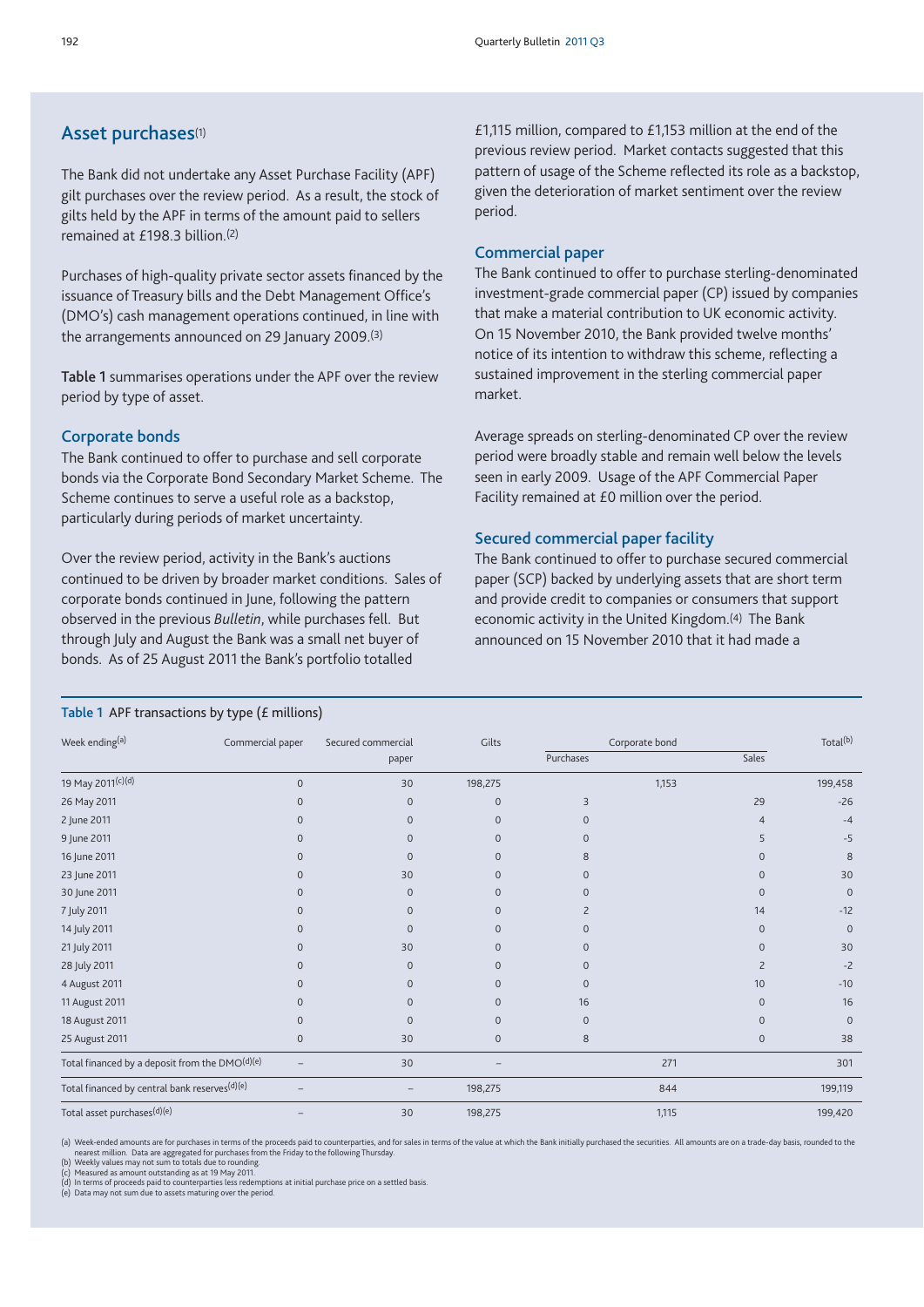programme eligible for this facility. This programme has subsequently issued SCP to the APF.

#### **Gilt lending facility**(5)

The Bank continued to offer to lend some of its gilt holdings via the DMO in return for other UK government collateral. In the three months to 30 June 2011, a daily average of £2,371 million of gilts was lent as part of the gilt lending facility. This was an increase from an average of £1,476 million in the previous quarter. The increase reflected a perceived lack of availability of particular gilts, which led market participants to borrow from the DMO rather than obtain the gilts in the market.

5 4 3 2 1 0 1 2 3 4 5 6 2003 09 –08 Mar. May July Sep. Nov. Jan. Mar. May July **Equities**  $\n **B**ondc(b)$ Commercial paper £ billions Monthly averages 2010 11 + – (a) Non seasonally adjusted. (b) Includes stand alone and programme bonds.

buyouts and a low number of fast-growing companies seeking equity financing.

#### **Foreign exchange**

The sterling exchange rate index (ERI) ended the period broadly unchanged (**Chart 17**). Over the period, sterling appreciated by 1% against the US dollar, but was little changed against the euro. The sterling ERI has remained within a relatively narrow range since the start of 2009.

Although sterling was relatively stable against the United Kingdom's major trading partners, it depreciated significantly against some of the United Kingdom's smaller trading partners. For example, it depreciated by 7% against the Swiss franc, and 5% against the yen, as part of the 'flight to safety' outlined in earlier sections. The broad-based appreciation of these two currencies prompted the SNB and the Bank of Japan to intervene in foreign exchange markets.

- (1) The data cut-off for this box is 25 August 2011, unless otherwise stated. For further discussion on asset purchases see the *Asset Purchase Facility Quarterly Report* available at www.bankofengland.co.uk/publications/other/markets/apf/quarterlyreport.htm. (2) Further details of individual operations are available at
- www.bankofengland.co.uk/markets/apf/gilts/results.htm.
- (3) The APF was initially authorised to purchase private sector assets financed by Treasury bills and the DMO's cash management operations. Its remit was extended to enable the Facility to be used as a monetary policy tool on 3 March 2009. All purchases of assets between 6 March 2009 and 4 February 2010 were financed by central bank reserves. Since 4 February 2010 all purchases have been financed by the issuance of Treasury bills and the DMO's cash management operations.
- (4) The SCP facility is described in more detail in the Market Notice available at www.bankofengland.co.uk/markets/marketnotice090730.pdf.
- (5) For more details on the gilt lending facility see the box 'Gilt lending facility' in the *Bank of England Quarterly Bulletin*, Vol. 50, No. 4, page 253.

**Chart 17** Sterling ERI and bilateral exchange rates



Sources: Bloomberg and Bank calculations.

Forward-looking measures of exchange rate uncertainty rose over the period, albeit only slightly. Related measures suggested that market participants have placed a greater weight on sterling appreciating over the period (**Chart 18**). According to contacts, that largely reflected investors being willing to pay a higher price to buy protection against an unexpected depreciation of the euro.

# **Chart 16** Net capital market issuance by UK PNFCs(a)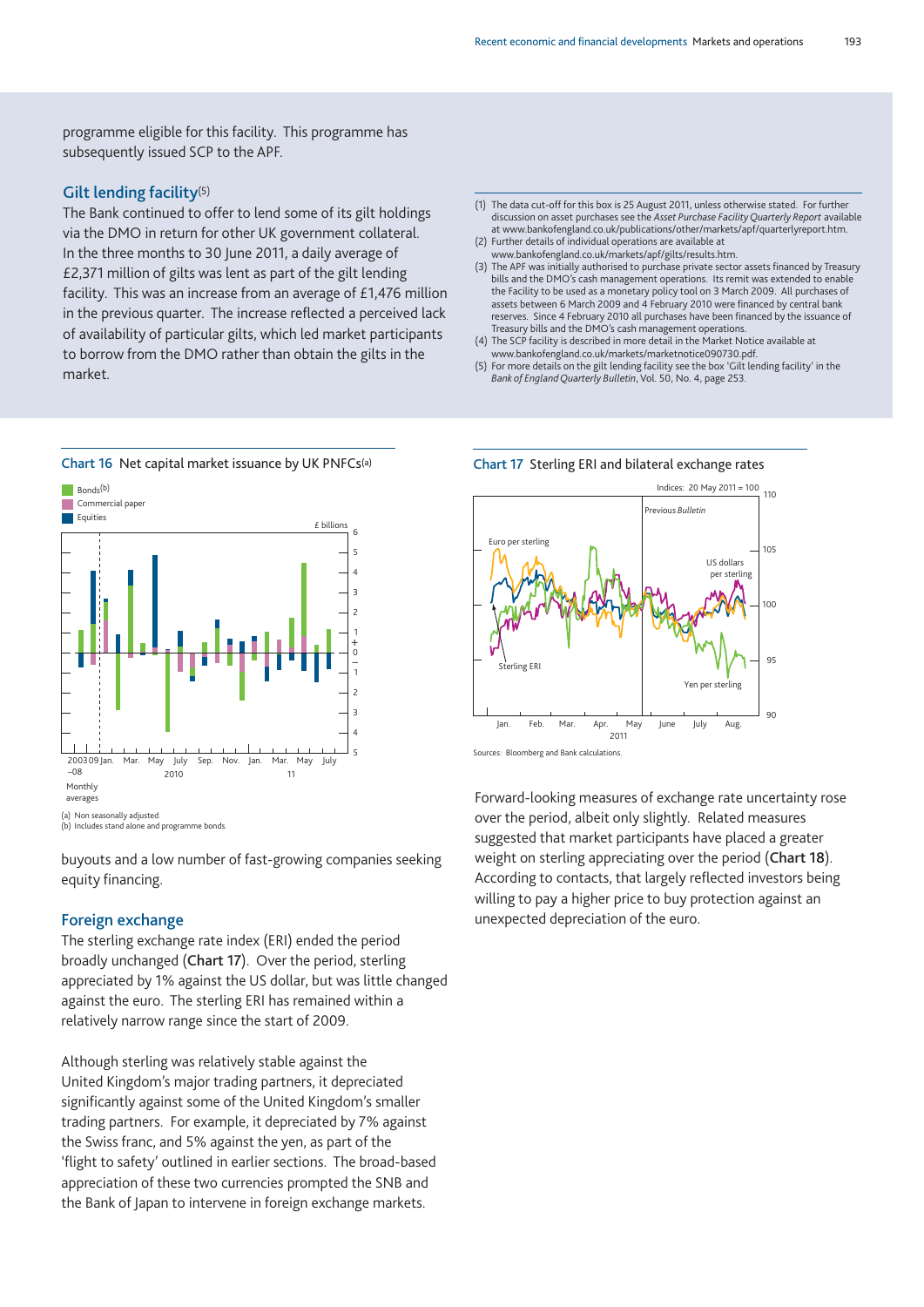# **The Bank of England's foreign exchange reserves**

The Bank of England uses its balance sheet in pursuit of its policy goals. Ordinarily, this involves changes to the size or composition of its sterling assets and liabilities.(1) But the Bank also holds assets and liabilities denominated in foreign currency. This box describes how the Bank finances and invests its foreign exchange reserves.

#### **Institutional arrangements**

Both the Bank and the UK Government hold foreign exchange reserves. But they are held for different purposes and in segregated accounts.

The Government's foreign exchange reserves are held in an account called the Exchange Equalisation Account (the EEA). The Bank manages these reserves as agent for the Government, but they do not appear on the Bank's balance sheet. Decisions on the size and composition of the EEA are taken by the Government. The EEA Act of 1979 defines the possible uses for the Government's foreign exchange reserves, including 'checking undue fluctuations in the exchange value of sterling'.(2) The EEA was used to intervene in March 2011 when the G7 nations sold Japanese yen as part of a co-ordinated foreign exchange intervention.

The Bank's foreign exchange reserves appear on its balance sheet. They can be used by the Bank to intervene in the foreign exchange market in pursuit of its monetary policy objectives.(3) The MPC has not decided to intervene in the foreign exchange market since the inception of the 1997 monetary policy framework.(4)

#### **Financing of the reserves**

Foreign exchange intervention would involve the sale or purchase of sterling in the foreign exchange market with the intention of influencing the sterling effective exchange rate. To be able to purchase sterling the Bank would need foreign currency to sell. In principle, the Bank could borrow foreign currency directly in the capital markets at the time it wished to purchase sterling. The cost of doing so may however be greatly exaggerated at those times. The Bank therefore chooses to hold foreign exchange reserves on its balance sheet on a precautionary basis.

The Bank's foreign exchange reserves are financed through annual foreign currency bond issuance in the international capital markets.(5) The bond issuance represents a foreign currency liability on the Bank's balance sheet. The currency denomination, maturity and size of each issue reflects the Bank's judgement on where the best value for money may be achieved.

Since bond issuance commenced in 2007, they have been denominated in US dollars, because this has been the most cost-efficient currency of issuance.(6) Each bond issue has been \$2 billion in size and three years in maturity. So at any one point in time, these liabilities have financed foreign currency assets of approximately \$6 billion. The proceeds from bond issuance are invested in suitable assets of similar maturities.(7)

#### **Reserve assets**

#### Currency composition

The reserve assets held by the Bank are denominated in US dollars, euro and yen, which are the three most-traded currencies in the foreign exchange market and together account for the majority of the sterling effective exchange rate index.(8)

There is a currency mismatch between the dollar proceeds from the bond issue, and the euro and yen assets that the Bank wants to hold. Cross-currency basis swaps are used to convert the dollar proceeds to euro and yen, and hedge the resulting foreign exchange risk.

#### Asset composition

At approximately \$6 billion, the Bank's foreign exchange reserves are modest relative to the size of the sterling foreign exchange market, and the holdings of most other major central banks and the UK Government. As a result it is important that those reserves are highly liquid.

The Bank's reserve assets therefore consist only of high-quality sovereign bonds that trade in consistently deep and liquid markets. These sovereign bonds have remained liquid through recent market volatility, and the Bank judges that they would most likely remain liquid in future periods of market stress too. The Bank will publish more details on its foreign exchange reserves in its *Annual Report and Accounts* in the future.

The Bank regularly reviews its reserve assets to ensure they meet their policy purpose. This requires ongoing assessment of the credit quality and liquidity of the Bank's sovereign bond holdings.

- (1) See for example, Cross, M, Fisher, P and Weeken, O (2010), 'The Bank's balance sheet during the crisis', *Bank of England Quarterly Bulletin*, Vol. 50, No. 1, pages 34–42.
- (2) www.legislation.gov.uk/ukpga/1979/30.
- (3) This was set out in the new Monetary Policy Framework introduced by the Government in 1997. See www.hm-treasury.gov.uk/press\_40\_97letter.htm.
- (4) Intervention has been discussed on several occasions and those discussions were reported in the relevant minutes of the MPC meeting. See, for example, paragraph 41 in the minutes of the meeting held on 3–4 May 2000, available at www.bankofengland.co.uk/publications/minutes/mpc/pdf/2000/mpc0005.pdf.
- (5) More information on the bonds issued by the Bank can be found on the Bank's website at www.bankofengland.co.uk/markets/reserves/index.htm.
- (6) Prior to 2007, the foreign exchange reserves were funded through a Euro Note programme.
- (7) Assets are chosen with maturities similar to the liability to minimise interest rate risk. Interest rate swaps are also used to hedge interest rate risk.
- (8) The most recent survey by the Bank for International Settlements in April 2010 contains statistics on global foreign exchange turnover: www.bis.org/publ/rpfxf10t.pdf.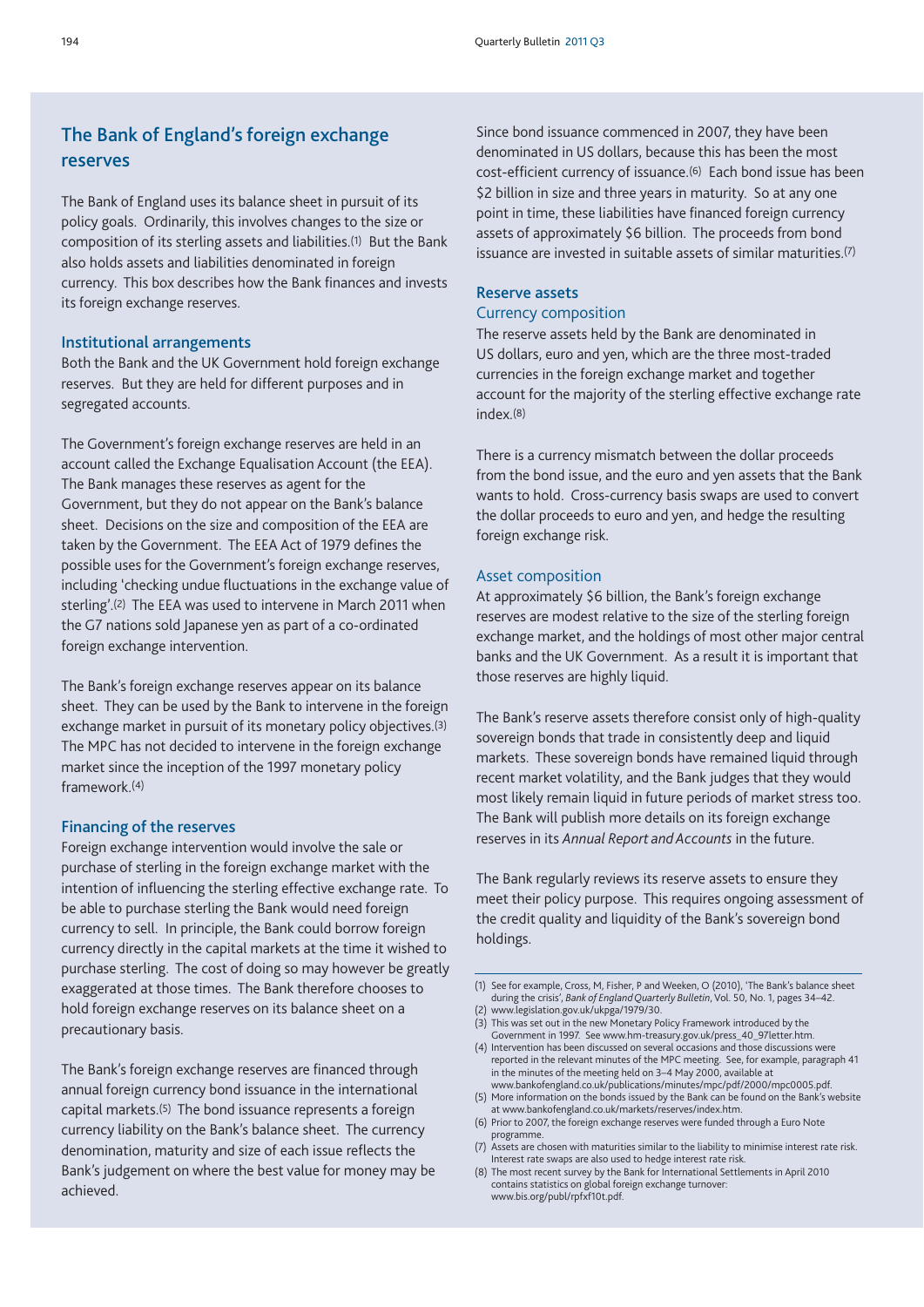#### **Chart 18** Three-month option-implied skewness of foreign exchange returns(a)



Sources: British Bankers' Association, ICAP and Bank calculations.

(a) Returns are defined as the logarithmic difference between current forward rate and the spot

rate at the maturity date of the contract.<br>(b) The simplified sterling ERI places 70% weight on the euro-sterling bilateral exchange rate and<br>(b) The simplified sterling bilateral exchange rate.

# **Market intelligence on developments in market structure**

In discharging its responsibilities to maintain monetary stability and contribute to financial stability, the Bank gathers information from contacts across a wide spectrum of financial markets. This intelligence helps inform the Bank's assessment of monetary conditions and possible sources of financial instability and is routinely synthesised with research and analysis in the *Inflation Report* and the *Financial Stability Report*. More generally, regular dialogue with market contacts provides valuable insights into how markets function, providing context for policy formulation, including the design and evaluation of the Bank's own market operations. And the Bank conducts occasional market surveys to gather additional quantitative information on certain markets.

Based on intelligence of this kind, this section describes recent developments in the structured notes market. It also describes changes to the way gilt repo transactions can be settled.

#### **Recent developments in the structured notes market**

Structured notes are debt instruments which pay coupons, and a final redemption value, linked to asset prices. Understanding developments in the structured notes market is important from a financial stability perspective.<sup>(1)</sup> This is because they act as a source of funding for banks that lie at the heart of the financial system. This funding may vary with market conditions. Moreover, structured notes can create risks that banks might find difficult to manage, impacting the functioning of certain markets. And they can provide insights into the extent to which investors are prepared to take greater risks in pursuit of higher returns. This section describes recent developments in the structured notes market, drawing on intelligence gathered from discussions with contacts.

#### Description of structured notes

A structured note is a debt instrument which pays coupons that are linked to the returns of an underlying asset using derivatives (usually options, futures or swaps). They are typically unsecured debt obligations, meaning that investors are exposed to the risk that an issuer will default. Investors are attracted to structured notes because they allow them to tailor returns to more closely match their preferences. While issuers are mainly attracted to structured notes because they allow them to raise funding from an investor base that is perceived to be diversified, and often at cheaper rates than from conventional medium-term notes.

Most structured notes provide returns linked to interest rates or equity markets (**Chart 19**). Together they account for approximately 80% of structured notes. But there are also structured notes that provide returns linked to other markets, including commodity and foreign exchange markets.





Structured notes come in a variety of forms, with differing degrees of complexity. But there are broadly three types of structured notes: principal-protected notes, yield-enhancing notes and participation notes.

• Principal-protected notes guarantee that an investor's initial investment will be returned upon maturity, while providing positive returns if asset prices evolve in a pre-specified way (eg the FTSE 100 index increases). In their simplest form, these notes essentially replicate the returns from buying a zero-coupon bond of the issuer, and purchasing an option.

www.bankofengland.co.uk/publications/fsr/2004/fsrfull0406.pdf.

<sup>(1)</sup> For a more detailed review of financial stability implications, see Rule, D, Garratt, A and Rummel, O (2004), 'Structured note markets: products, participants and links to wholesale derivatives markets', Bank of England *Financial Stability Review*, June, pages 98–117, available at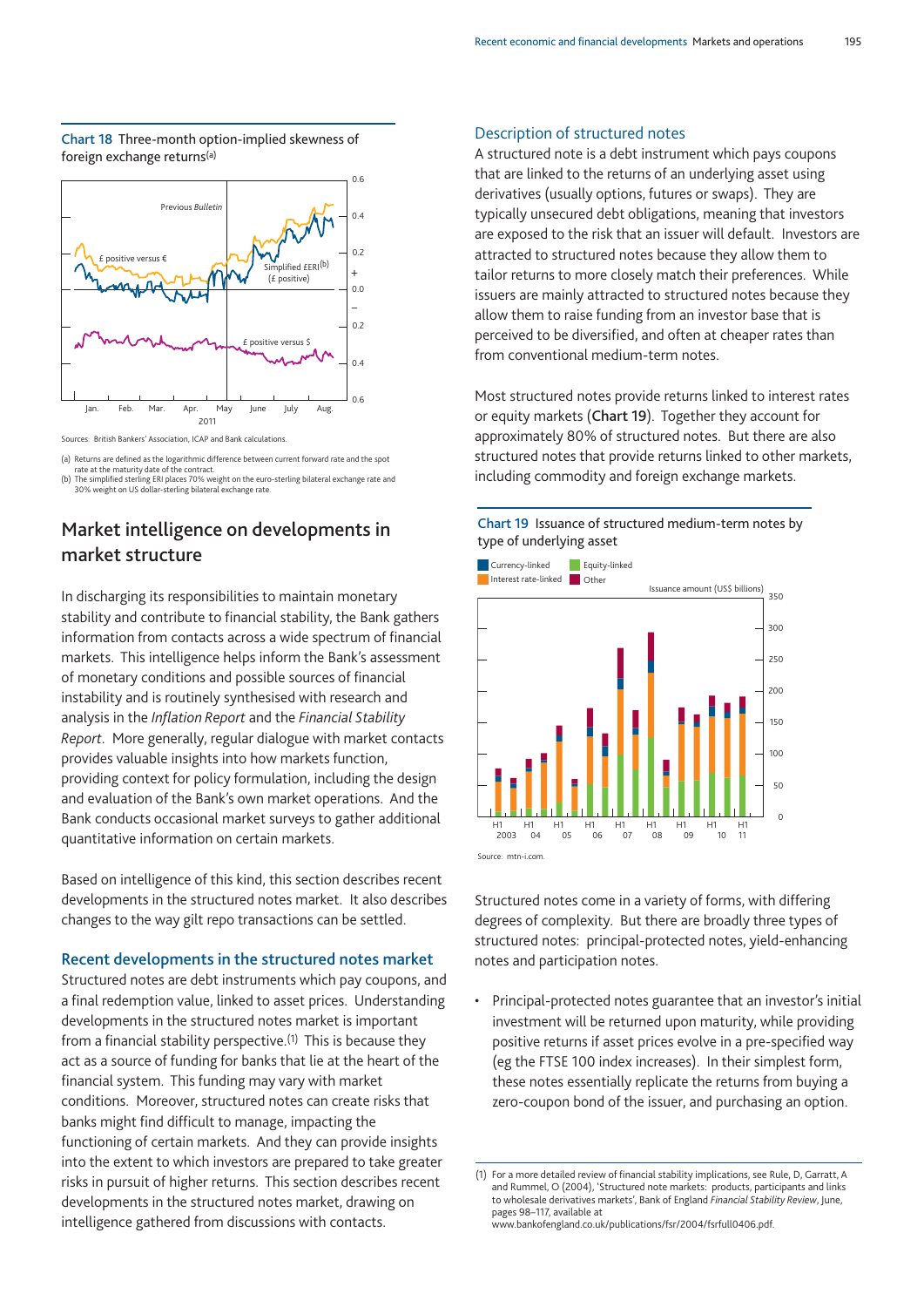- Yield-enhancing notes pay coupons that exceed those offered by conventional notes provided asset prices evolve in a pre-specified way. But investors can lose all or some portion of their initial investment if asset prices do not evolve in this way. For example, a structured note might pay a coupon of 5% and return the initial investment if the FTSE 100 does not fall in value. But if the FTSE falls in value, only some portion of the initial investment will be returned. In their simplest form, these types of notes essentially replicate the returns from buying a zero-coupon bond of the issuer, while selling an option.
- Participation notes tailor the returns from investing in a specific asset, sometimes by limiting the potential gains and losses. These types of notes often replicate the returns from investing in futures contracts, and buying and selling options with various strike prices.

Structured notes can be complex. For example, some of the embedded options have complicated pay-off profiles, which can create risks that are difficult for banks to manage and may increase the risk of mispricing the security. Some provide returns linked to the evolution of more than one asset price. They include a credit risk exposure to the issuer or counterparty to the transaction. And the ultimate maturity of some types of structured notes are dependent on the evolution of asset prices, perhaps because they can be called by issuers, or put back by investors.

#### Market participants

Investors in structured notes typically fall in three broad groups: high net worth individuals, retail investors and institutional investors. High net worth individuals and retail investors often invest in structured notes to access return profiles that they cannot achieve using other securities available to them, or because alternatives are more expensive. Institutional investors, such as insurance companies, also invest in structured notes for this purpose. But they also invest in structured notes to more closely align the expected returns from their assets with their liabilities. Perhaps for this reason, institutional investors, which tend to have long-term liabilities, tend to invest in structured notes with maturities exceeding ten years. Retail and high net worth investors tend to invest for shorter maturities, typically less than seven years.

Commercial banks are the largest issuers of structured notes (**Chart 20**). European banks, including some UK banks, are particularly large issuers, since they are in a strong position to capitalise on the robust demand from European high net worth and retail investors through their branch networks. For example, contacts suggest that in 2010 around 10%–20% of major UK banks' term funding was via structured notes. US banks were prominent issuers prior to 2008, but some have reportedly scaled back their involvement since. Sovereign and supranational agencies are also large issuers.

#### **Chart 20** Issuance of structured medium-term notes by type of issuer



# Benefits and drawbacks to issuance of structured notes

Contacts at banks perceive there to be two main benefits from structured note issuance. First, they provide a diversified source of funding, which tends to be cheaper than conventional medium-term notes. Contacts say that investors are willing to forego some returns in order to access the tailored returns that structured notes provide. Second, they allow banks to hedge some risks that arise from the trading of derivatives, thus complementing this part of their business.

But there are also some drawbacks to structured note issuance. Issuers and investors expect banks to buy and sell their own structured notes, or those of other issuers in the secondary market ('market-making'). This means that a bank might have to repurchase its notes during periods of stress, when their need for funding is highest. And second, managing the embedded derivatives positions from complex structured notes can be difficult. These difficulties can be exacerbated in stressed market conditions, when liquidity dries up, or if issuers have sold similar notes in large size.

#### Recent trends in issuance

Estimating the size of the global structured notes market is difficult because a large portion of issuance is conducted via private placements. And monitoring whether notes have been repurchased, or called by the issuer, is also difficult.

But publicly available data suggest that structured note issuance fell sharply in the second half of 2008, having grown rapidly prior to the collapse of Lehman Brothers in 2008 (**Chart 20**). Moreover, investors switched from investing in complex yield-enhancing notes towards principal-protected notes, typically issued by those banks deemed the safest.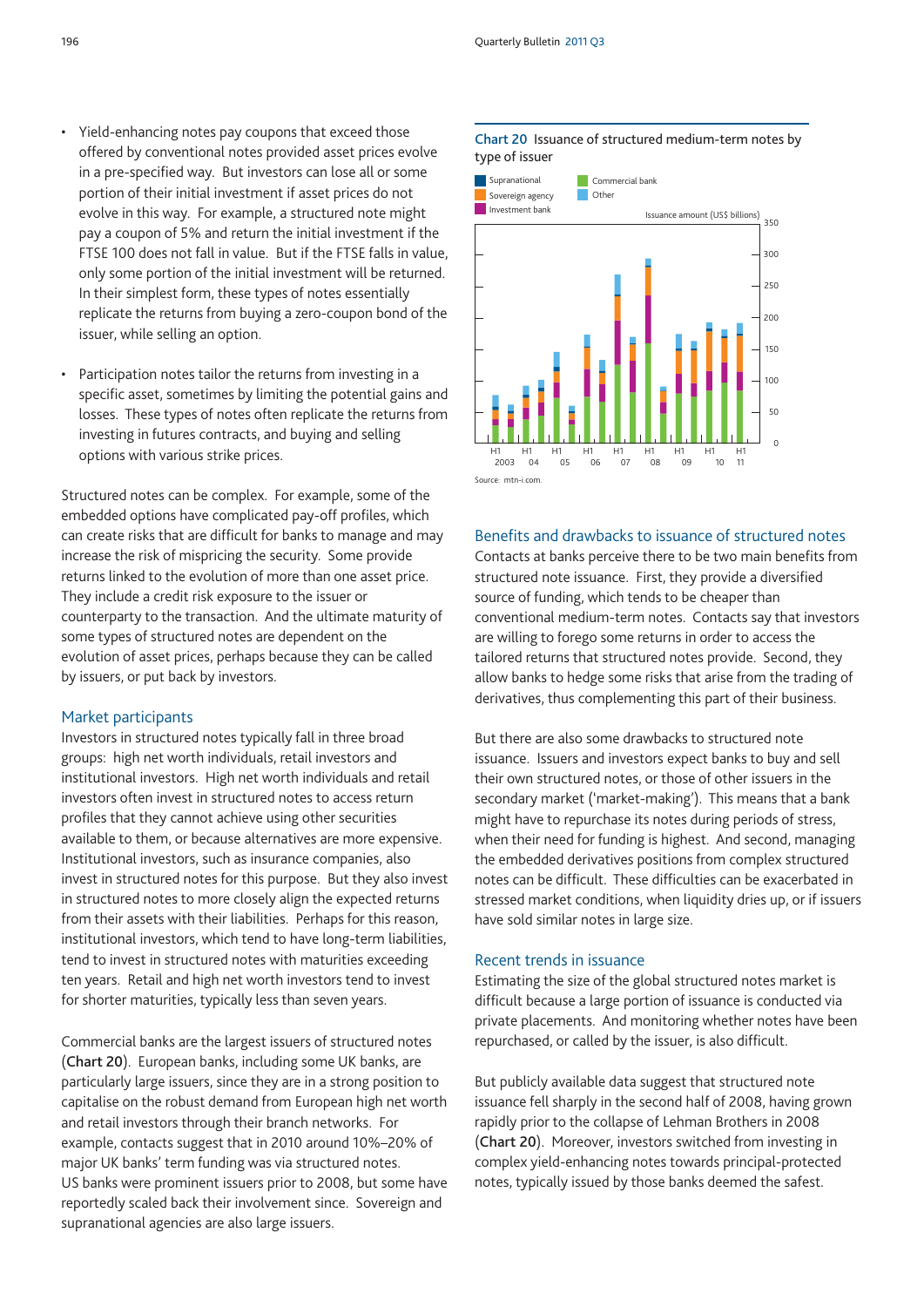Issuance recovered during 2009, and was increasingly accounted for by commercial banks, as fears about the credit risk of banks abated somewhat (**Chart 20**). More recently, yield-enhancing notes have once again become the most popular form of structured note.

But contacts noted that structured notes tended to be less complex than was the case prior to 2008. This reduction in complexity is thought to be a result of two factors. First, issuers are pricing complex structured notes less attractively than prior to the crisis. This arose from the difficulties they faced managing the associated risks during late 2008, when liquidity dried up in a number of markets. And second, investors currently demand higher returns to compensate them for taking bank credit risk, negating the need for investors with nominal return targets to engineer higher returns via greater complexity.

#### **Introduction of CREST Term DBV**

In the aftermath of the financial crisis, an increased level of regulatory scrutiny has been applied to the settlement and payment arrangements that support repo markets.<sup>(1)</sup> In these markets, repo transactions can be used for short-term borrowing or lending against collateral. The introduction of 'Term DBV' on 1 July 2011 marks a significant change to the way gilt repo can be settled. Similar risk-mitigating initiatives are being progressed in a number of countries,(2) for example to tri-party repo in the United States.(3) This section describes Term DBV and how it will benefit the UK gilt repo market.

In the United Kingdom, gilts, equities and money market instruments are settled in CREST — a securities settlement system operated by Euroclear UK & Ireland Limited (EUI), the central securities depository.

#### Use of Delivery by Value

A high proportion of repo is settled by means of the Delivery-by-Value (DBV) settlement mechanism. It is a low-cost, reliable and efficient way of delivering multiple lines of collateral either to cover cash lending or as a collateral delivery mechanism in its own right to cover exposures between CREST members.

Technically, the transacting parties simply agree on the type of securities to be delivered (using pre-defined sets of securities in the CREST system) and the value of the securities to be delivered. Prior to 1 July 2011, the CREST system settled repo transactions only in overnight DBV. This meant the system selected a package of securities to the required value, delivered it in the afternoon DBV settlement window and returned it the following morning when CREST settlement starts.

#### Participants

DBV is used by the principal participants in the gilt repo market such as major banks, Gilt-edged Market Makers

(GEMMs), interdealer brokers, life assurance and pension funds, the UK Debt Management Office, and by the Bank in its open market operations.(4) DBV settled in the CREST system has a value of around £180 billion per day, which typically accounts for around 70% of all sterling settlement in CREST.(5) A large proportion of DBV trades in the gilt repo market are centrally cleared through the LCH.Clearnet Ltd RepoClear service (RepoClear), where two parties submit trades to the clearing house which then nets and settles the trades within CREST. The true size of the DBV market, which would include gross trades prior to netting by RepoClear, is consequently larger than £180 billion. Once netted, DBVs input to CREST by RepoClear account for approximately 40% of daily settled DBV trades.

#### Disadvantages of overnight DBV

While ideally suited for the settlement of repos with an overnight term, overnight DBV is also used to settle repos with terms of greater than one day. For example, the value-weighted-average term of underlying DBV-based repos submitted to the RepoClear service is around eight calendar days.(6) The RepoClear service settles these term deals in CREST as a series of daily overnight DBVs.

Use of overnight DBV to settle underlying term repos introduces two main risks. First, the settlement of the trade unwinds each morning and so needs to be re-input (rolled) each day until maturity. This introduces operational risk. For example, the money market would be exposed to potentially significant disruption in the event of either an intraday failure of market infrastructure or the inability of one or more major participants to input their DBV trades for that afternoon's settlement.

Second, the use of overnight DBVs increases the value of intraday liquidity that the Bank provides to settlement banks. The daily unwind of overnight DBV routinely creates an intraday funding requirement that is met by intraday liquidity provision by the Bank until it is offset by DBV re-input each afternoon. The Bank is willing to provide intraday liquidity to settlement banks (subject to provision of eligible collateral) in order to support efficient payment and settlement. However, it seeks that the design of settlement processes should be liquidity-efficient and not require undue reliance on the provision of intraday liquidity by the Bank.

(6) Over the period January to August 2011.

<sup>(1)</sup> Settlement means that the ownership of an asset is transferred from one party to the other, with a simultaneous transfer of cash in the other direction.

<sup>(2)</sup> For example, see the 2010 BIS Committee on Payments and Settlement Systems (CPSS) recommendations on repo market infrastructure, available at www.bis.org/publ/cpss91.htm.

<sup>(3)</sup> For more information, see www.newyorkfed.org/tripartyrepo/index.html.

<sup>(4)</sup> DBV is also much used by the stock lending community to cover borrowing positions with both gilts and equities.

<sup>(5)</sup> Data from period June to August 2011.